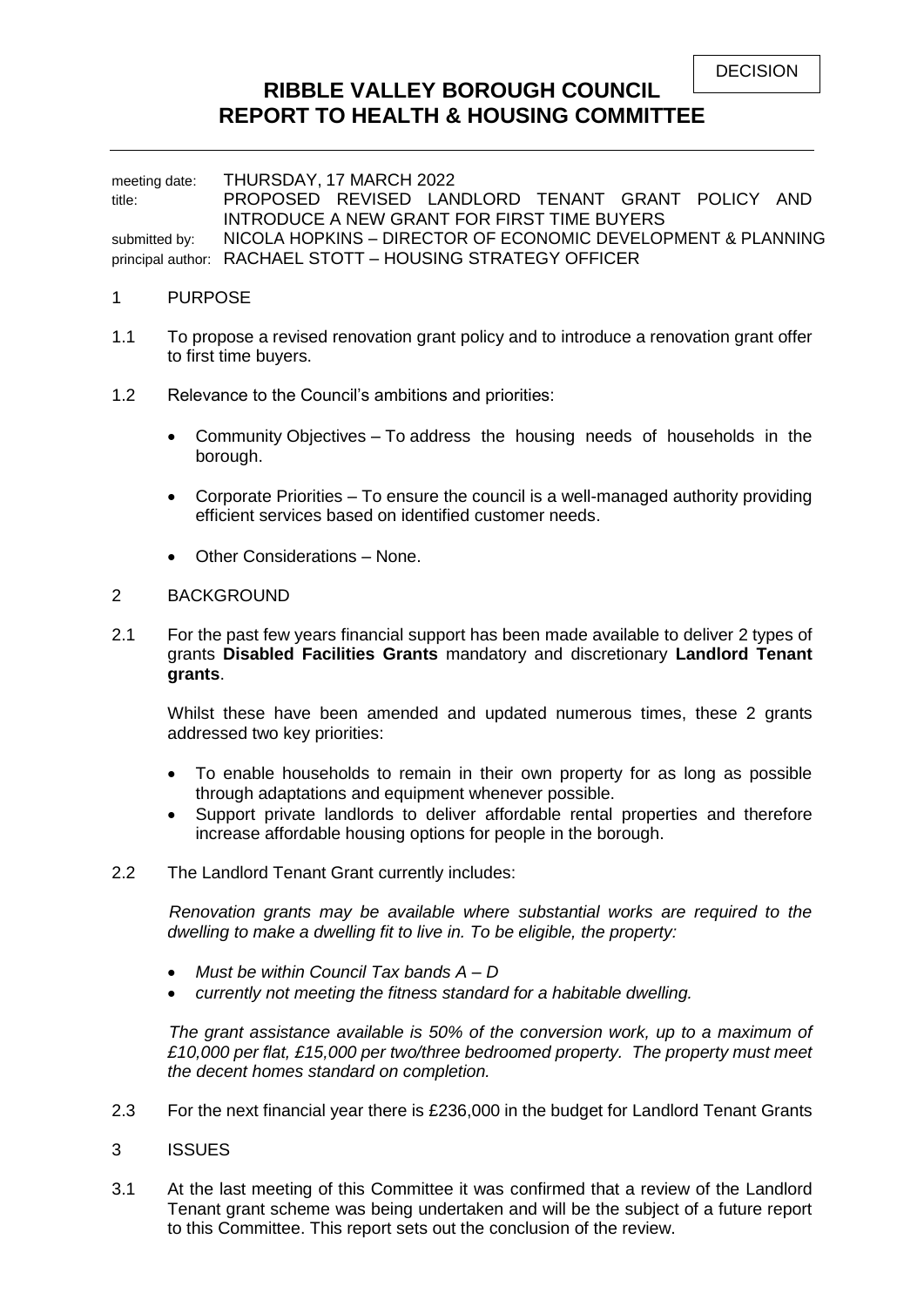- 3.2 There has been a significant reduction in landlords registering any interest in the Landlord Tenant grant scheme. This has been the case for the past 3 or 4 years and coupled with covid has meant there is significant underspend on the budget.
- 3.3 One issue identified as a reason for the low take up rate of Landlord Tenant Grants is the current requirement to charge East Lancashire Local Housing Allowance (LHA) rate. This LHA rate is now approximately 40% lower than market rent levels and therefore a significant determining factor in landlords not willing to enter the scheme. Appendix 1 sets out the various rental levels compared to the market rent.
- 3.4 Concerns have also been raised about the availability of housing for first time buyers in the Borough. Over the past few years house prices and cost of renting has increased significantly making accessing the housing market extremely challenging particularly for first time buyers and this is particularly prevalent within a Borough like Ribble Valley.
- 3.5 House prices and demand for property is a national problem and so within the borough where house prices are above average already this has created additional difficulties for first time buyers trying to access the market.
- 4. OPTIONS
- 4.1 The following options have been considered in respect of the Renovations Grants:
- 4.2 *Landlords:* The grant available could be increased from £15,000 to £20,000 of match funding per two/three bedroomed property.
- 4.3 *LHA Rate:* Allow Landlords to charge the Central Lancashire LHA rate on completion of the works
- 4.4 **First time buyers grant** To introduce an additional grant available for first time buyers towards improvement of energy efficiency of the property which can include a wide range of improvements and will be determined by the dwellings Energy Performance Certificate. This could be, but not limited to, the boiler, new windows, and all forms of insulation.

4.4.1 This new grant would be for:

- Properties within Council Tax groups A-C.
- Would be means tested.
- On completion the EPC rating would have to reach a minimum of a C.
- The maximum grant available would be £15,000 and will cover half of eligible costs upto £15,000 (ie match funding will be required).
- Would be registered as a charge on the property to be repaid when the property is sold. If the property is sold after 5 years from receipt of the grant the repayment amount decreases to 50% of the total grant award.
- 4.5 Appendix 2 sets out the proposed Frist Time Buyers Grant policy.
- 4.6 Members should be aware that the proposed first-time buyers grant is likely to raise the following challenges:
	- Administering such a grant could be resource intensive as each application will be specific to the dwelling in question and relate to different improvements (ie each application will be individual). At this stage it is unclear what the take up will be to understand the impact on both capacity (staff time administering and reviewing the applications) and the budget (whether the budget is sufficient).
	- First time buyers generally have limited spare cash; however, family members may assist and therefore make it difficult to assess if they are eligible.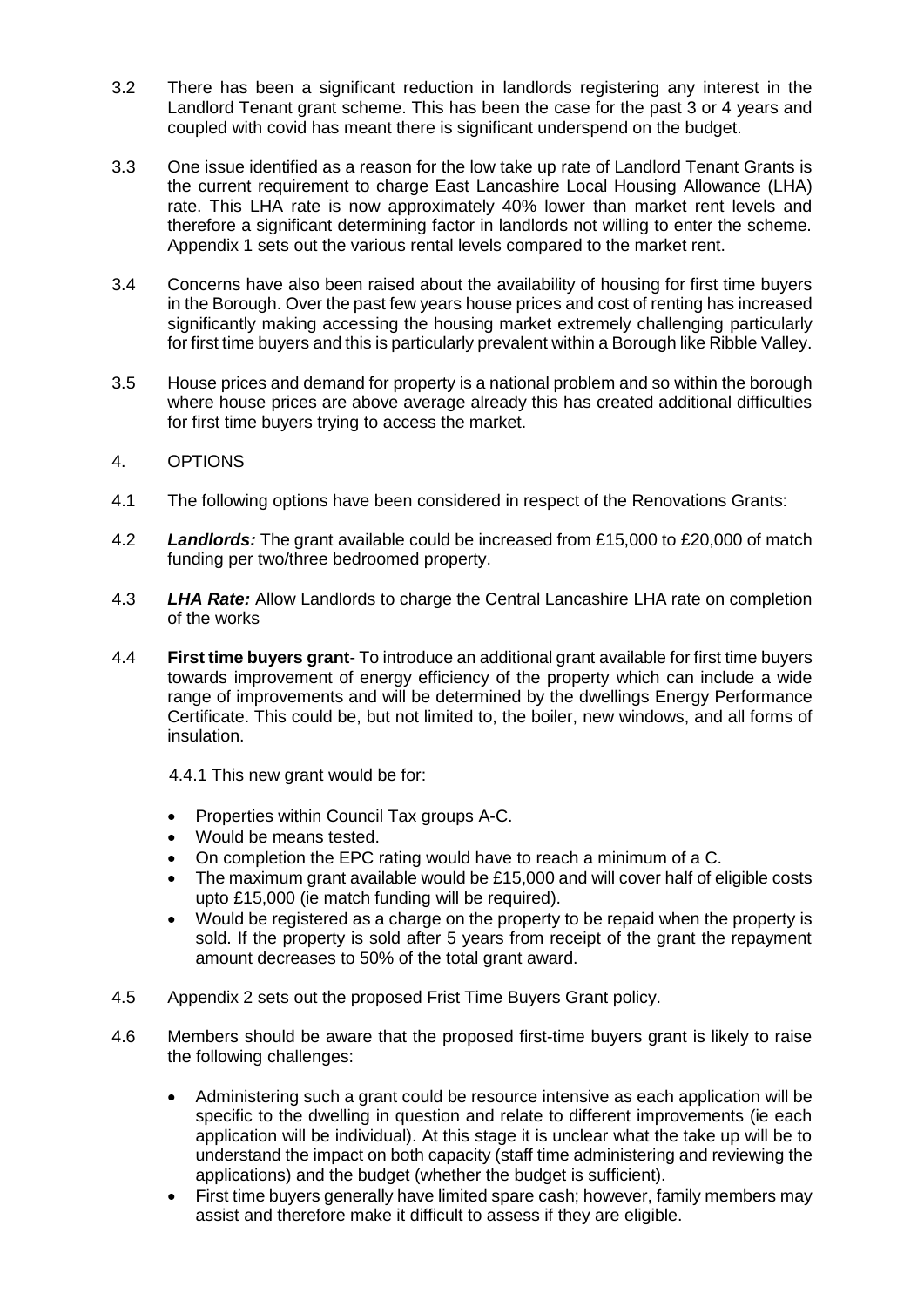- The improvements may require more technical input during the renovation and as technical officer post is currently vacant this may cause issues.
- 4.7 If Members would like to introduce this new grant it is suggested that it is trialled for a year noting the above challenges and that the 2022/23 grant budget is split equally between Landlord Renovation Grants and First Time Buyer grants
- 5 RISK ASSESSMENT
- 5.1 The approval of this report may have the following implications:
	- Resources Existing budgets including underspend from the past few years will fund the scheme.
	- Technical, Environmental and Legal All grants apart from the mandatory DFG will be registered as a charge.
	- Political Assisting all aspects of the housing need is important. Both households seeking to rent and households seeking to enter into homeownership.
	- Reputation Promote the scheme across the borough to ensure all households are aware of the opportunity.

Equality & Diversity – All household needs will be considered in the renovation.

#### 6 **RECOMMENDED THAT COMMITTEE**

- 6.1 Approve the revised Landlord Renovation grant policy for a 12-month trial period.
- 6.2 Approve the use of the Central Lancashire LHA rate for a 12-month trial period.
- 6.3 Confirm whether Members would like Officers to trial a First Time Buyers Grant for a 12-month trial period
- 6.4 Delegate a review of the above three changes to Officer to report back to a future Committee following the 12-month period.

 $N \cdot \mathcal{H}_{\mathcal{F}}$ 

RACHAEL STOTT NICOLA HOPKINS HOUSING STRATEGY OFFICER DIRECTOR OF ECONOMIC

DEVELOPMENT & PLANNING

For further information please ask for Colin Hirst, extension 4503.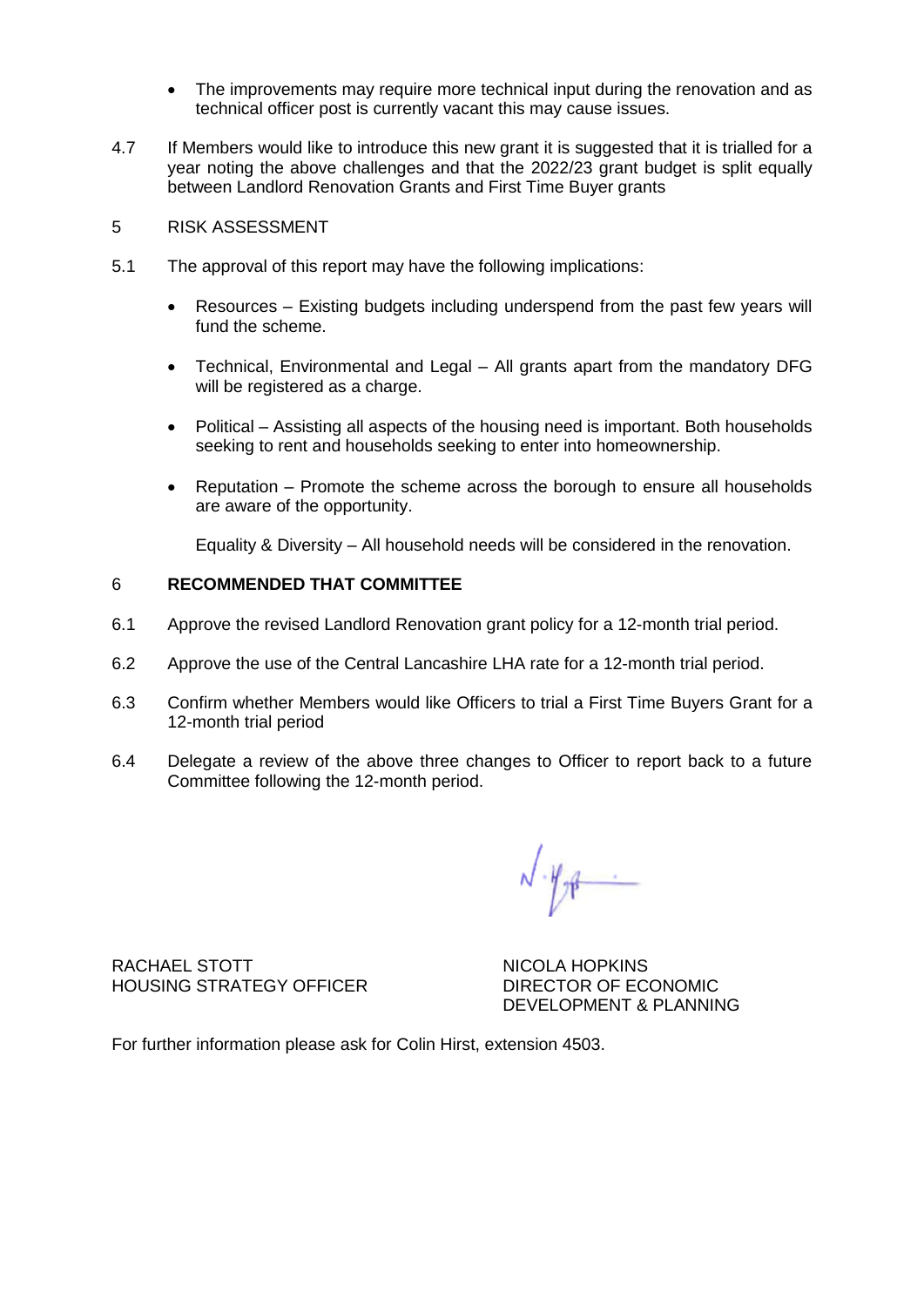# **Appendix 1**

Local Housing Allowance rates compared to market rent

| Area                     | 2 bed rate | 3 bed rate |
|--------------------------|------------|------------|
| East Lancs LHA           | 390        | 450        |
| <b>Central Lancs LHA</b> | 475        | 550        |
| Market rent              | 650        | 800        |
|                          |            |            |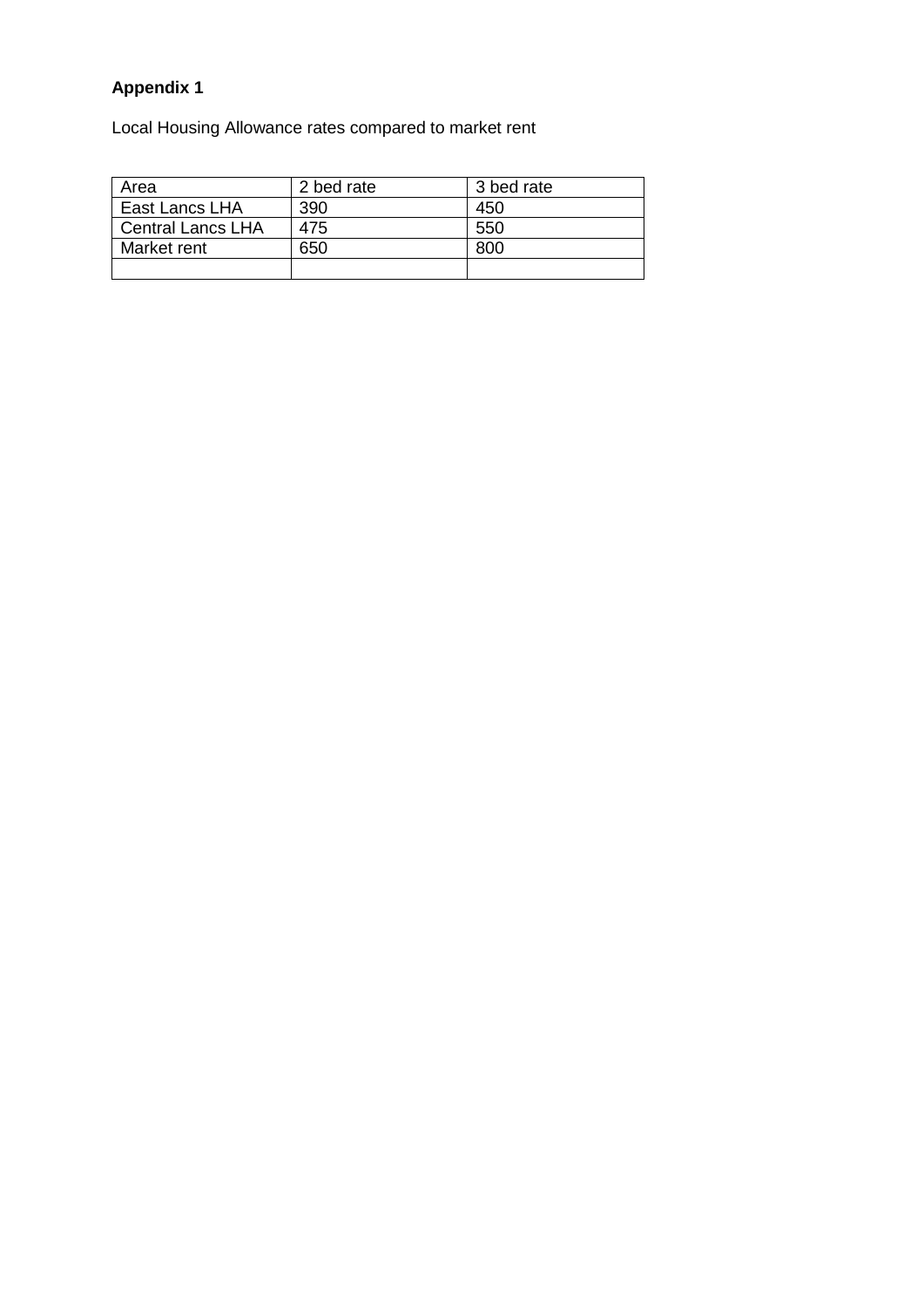**Appendix 2**



www.ribblevalley.gov.uk

# **DISCRETIONARY PRIVATE SECTOR GRANT POLICY**

February 2022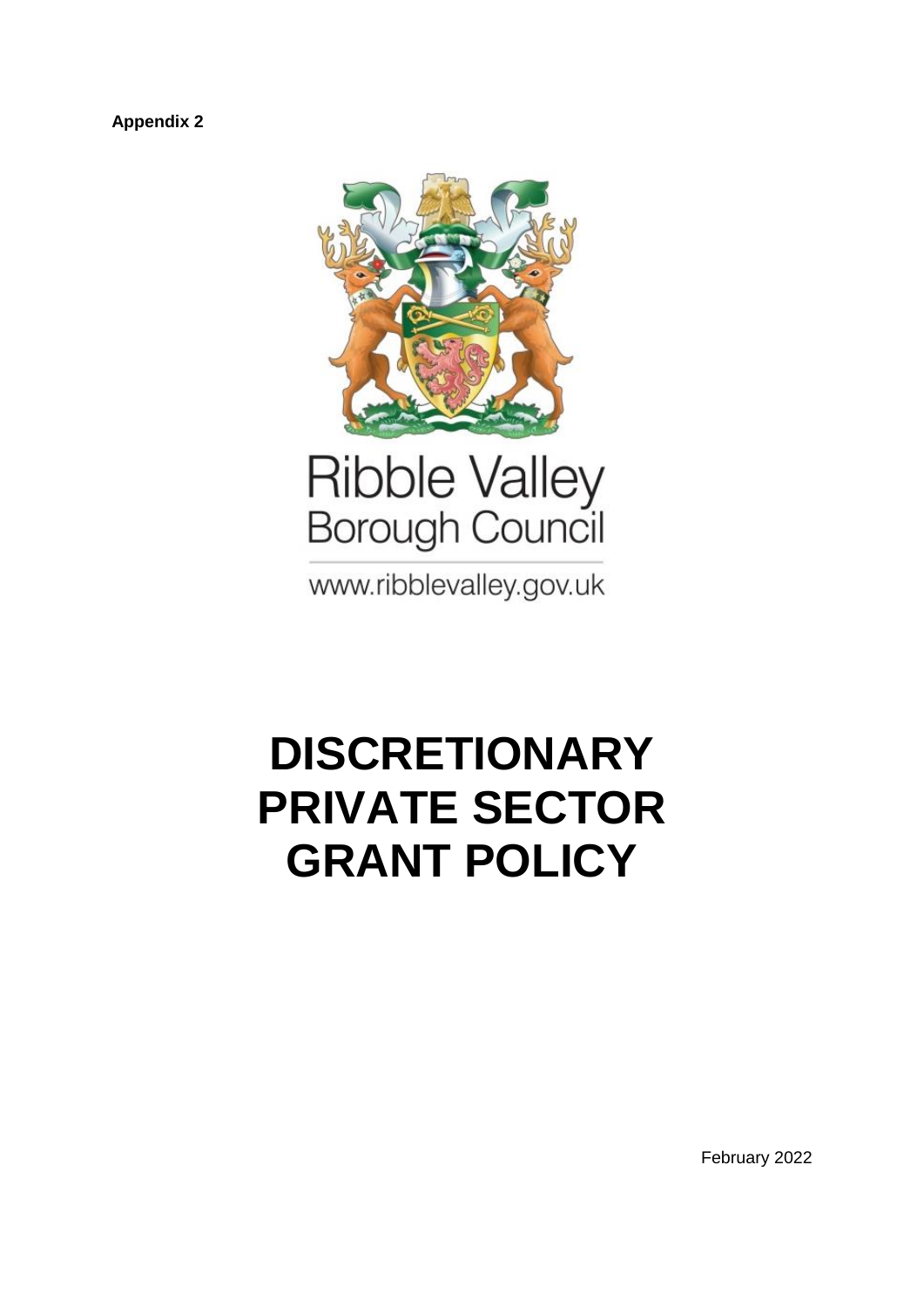# **Contents**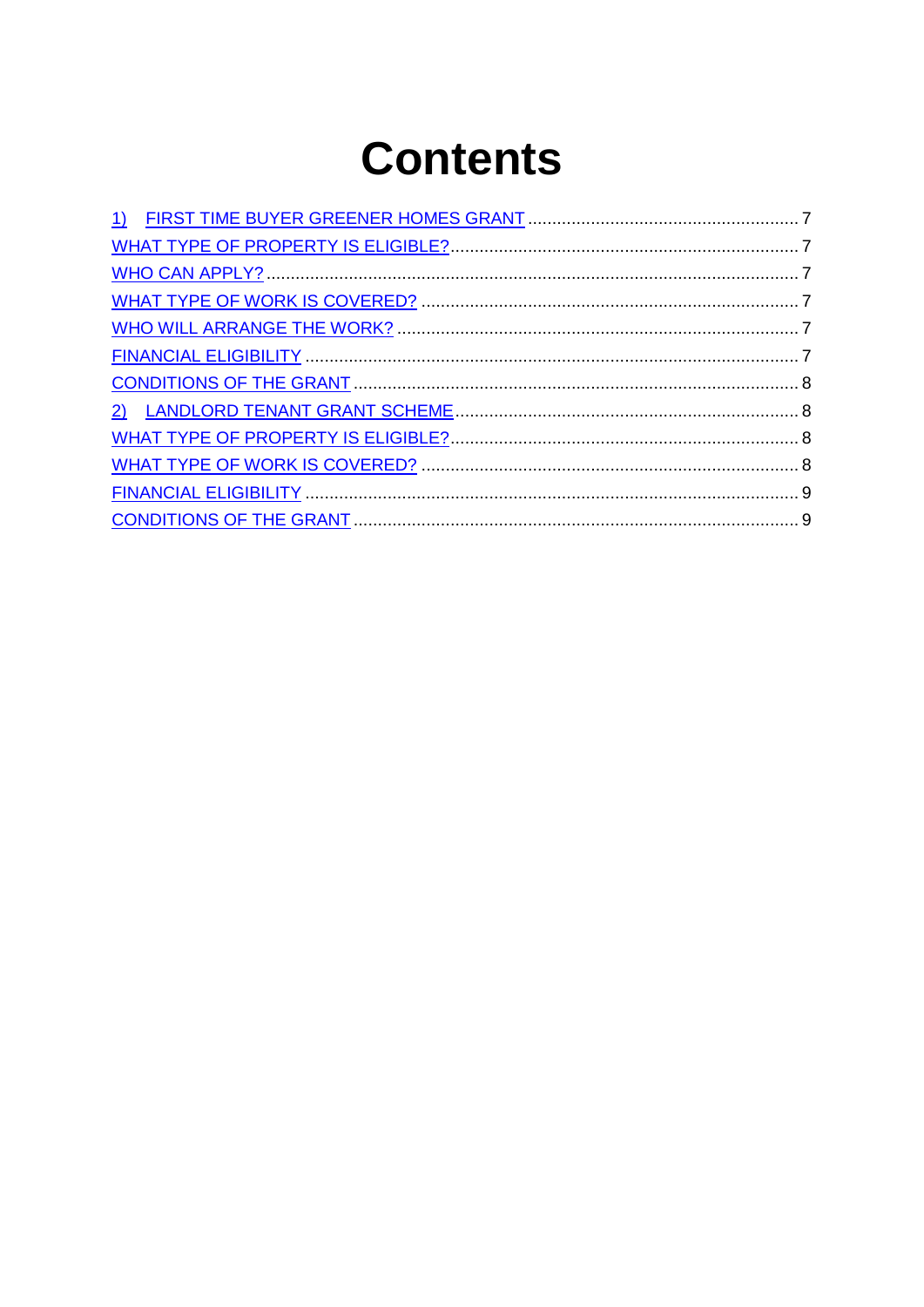# <span id="page-6-0"></span>**1)FIRST TIME BUYER GRANT**

In line with the Council's climate change objectives and to address a housing issue of affordability to access the housing market RVBC have introduced a grant offer to assist young people access the housing market a first-time buyer grant. This grant is made available to first time buyers purchasing a property that needs some energy efficiency improvements. A maximum grant of £15,000 per property will be made available.

An Energy Performance Certificate (EPC) must demonstrate the property as existing is rated between D to H. The eligible works will include bring the property up to EPC rating of A to C.

# <span id="page-6-1"></span>**WHAT TYPE OF PROPERTY IS ELIGIBLE?**

- You may qualify if your property is 10 years old and is within the Council Tax Bands A to C and has an energy efficiency rating of D or lower.
- The property is located in the Ribble Valley.

# <span id="page-6-2"></span>**WHO CAN APPLY?**

You can apply for a grant if you:

- are a first time buyer; and
- intend to occupy the property in the Ribble Valley as your main residence; and
- you are over 18 years old.

# <span id="page-6-3"></span>**WHAT TYPE OF WORK IS COVERED?**

Work covered by the grant can include:

- all items identified on the EPC Certificate;
- any disrepair items that would be identified during a housing health and safety rating system (HHSRS) inspection

Additional work will need to be self-funded.

## <span id="page-6-4"></span>**WHO WILL ARRANGE THE WORK?**

We do not arrange for the work to be completed or carry out the work; this is your responsibility. You will need to appoint the builder/contractor and arrange for any building regulations approval where necessary.

You may be eligible to get up to a maximum of £15,000 (the grant will cover half of eligible costs upto £15,000). The size of the grant would depend on the cost of the works required and the cost of the works that are deemed to be eligible. But with eligible works you will be required to provide two full sets of estimates and the grant award will match the lowest most reasonable set of estimates, evidencing value for money.

Approval of the grant award is at the Council's discretion and is subject to availability of funding. A grant approval certificate will be awarded before any payments will be made. Payment of the grant will be to the grant applicant and will follow the Housing Grants Construction and Regeneration 1997 grant guidance and all audit and financial regulations.

On completion of the approved grant works the property will need to be inspected and the EPC rating for the property recalculated to evidence the energy improvements made.

## <span id="page-6-5"></span>**FINANCIAL ELIGIBILITY**

We will assess your income, and the total earnings of the household need to be less than £80,000 per annum. We will require: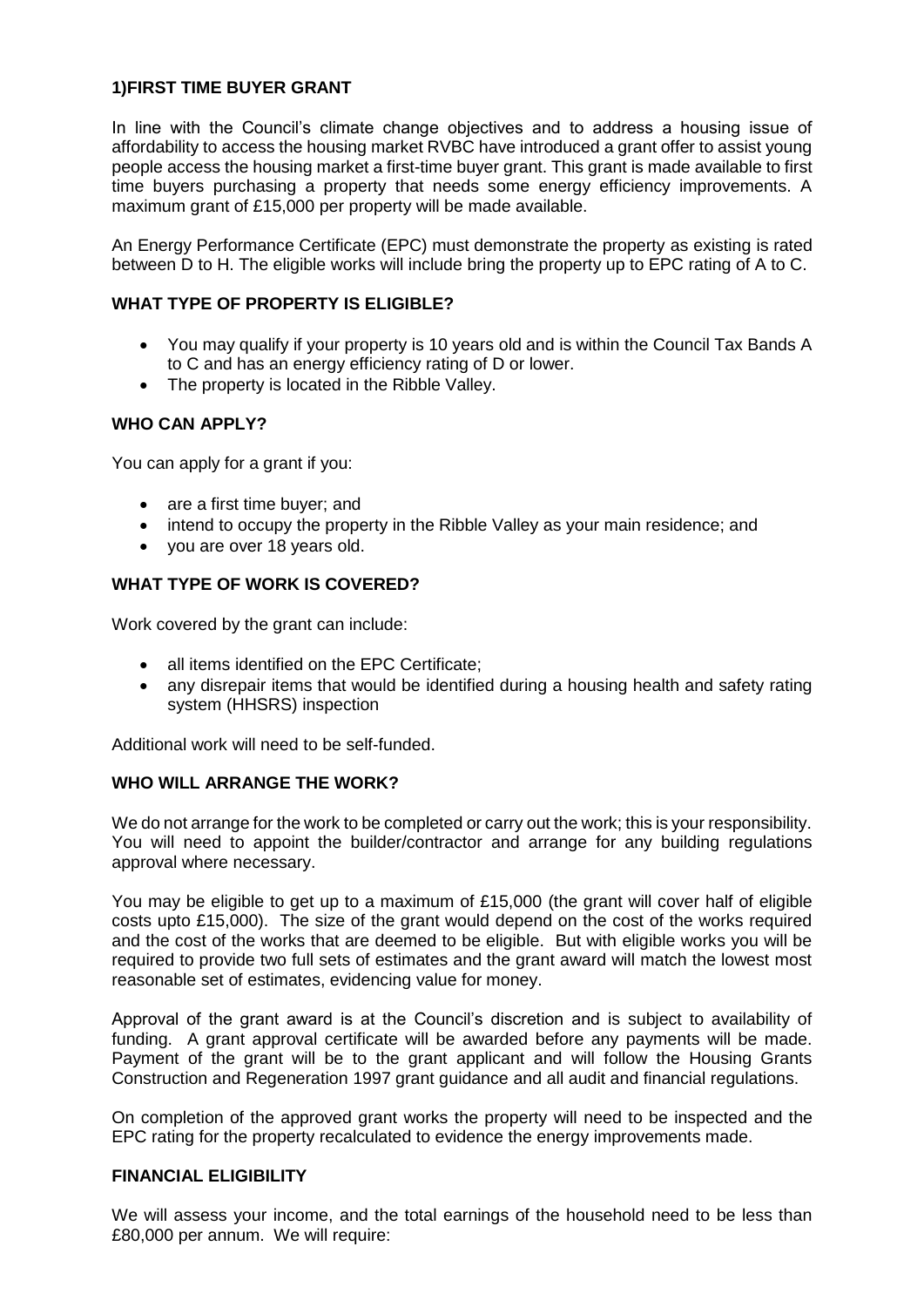- 3 months bank statements:
- 3 months wage slips;
- evidence of all savings and any other income source.

The calculation will consider your family circumstances and remains at the Council's discretion. The calculation needs to show that your income and savings mean you are not in a position to fund the cost of the works entirely.

# <span id="page-7-0"></span>**CONDITIONS OF THE GRANT**

When you apply for the grant, you must occupy the dwelling as your main and only residence for the next 5 years. If during those first 5 years from the date of which the work is signed off by the Technical Officer, you break this agreement, you will be asked to repay the grant monies, unless there is supporting evidence as to why there were exceptional circumstances that meant you could no longer remain in the property. This would be at the Councils discretion and considered by Health and Housing Committee.

The value of the grant award will be placed as a Land Charge and registered at the Land Registry against the property. This will remain registered with no inflation added until the point at which the property is sold. At that point the Council will be repaid the grant monies. In the event that the property is sold after a period of 5 years the grant repayment will reduce to 50% of the total grant award.

# <span id="page-7-1"></span>**2)LANDLORD TENANT GRANT SCHEME**

The Council support private sector landlords to renovate rented property to bring additional affordable rented units on to the market. This increases the supply of affordable rent in the borough and guarantees good quality rental accommodation. The Council match fund private sector landlords' investment in property on the condition that on completion the property is rented out at an affordable rent level.

## <span id="page-7-2"></span>**WHAT TYPE OF PROPERTY IS ELIGIBLE?**

Firstly, we ask landlords to register on a waiting list to show interest in the Landlord Tenant Grant Scheme and all types of properties will be considered but at any one time we will look at specific housing need in the area in which the property is located (2 and 3 bed properties are most needed).

Any private landlord can apply for the grant. The grant award is at the Council's discretion and any issue with previous management of stock in the borough may result in not being eligible.

You must own the property, be over 18 and have a repairing responsibility.

## <span id="page-7-3"></span>**WHAT TYPE OF WORK IS COVERED?**

Work covered by the grant can include all items that are identified during the HHSRS inspection, which will be undertaken at the start of the application and any items identified on the EPC Certificate,

We do not arrange for the work to be completed or carry out the work; this is your responsibility as Landlord. You will need to appoint a builder/contractor and arrange for any building regulations, planning permission etc where necessary.

You may be eligible to get up to a maximum of £20,000 which is match funded. The size of the grant would depend on the cost of the works required and the cost of the works that are deemed to be eligible for each individual property. The total cost of the works will be agreed and then a 50% contribution will be offered by the Council.